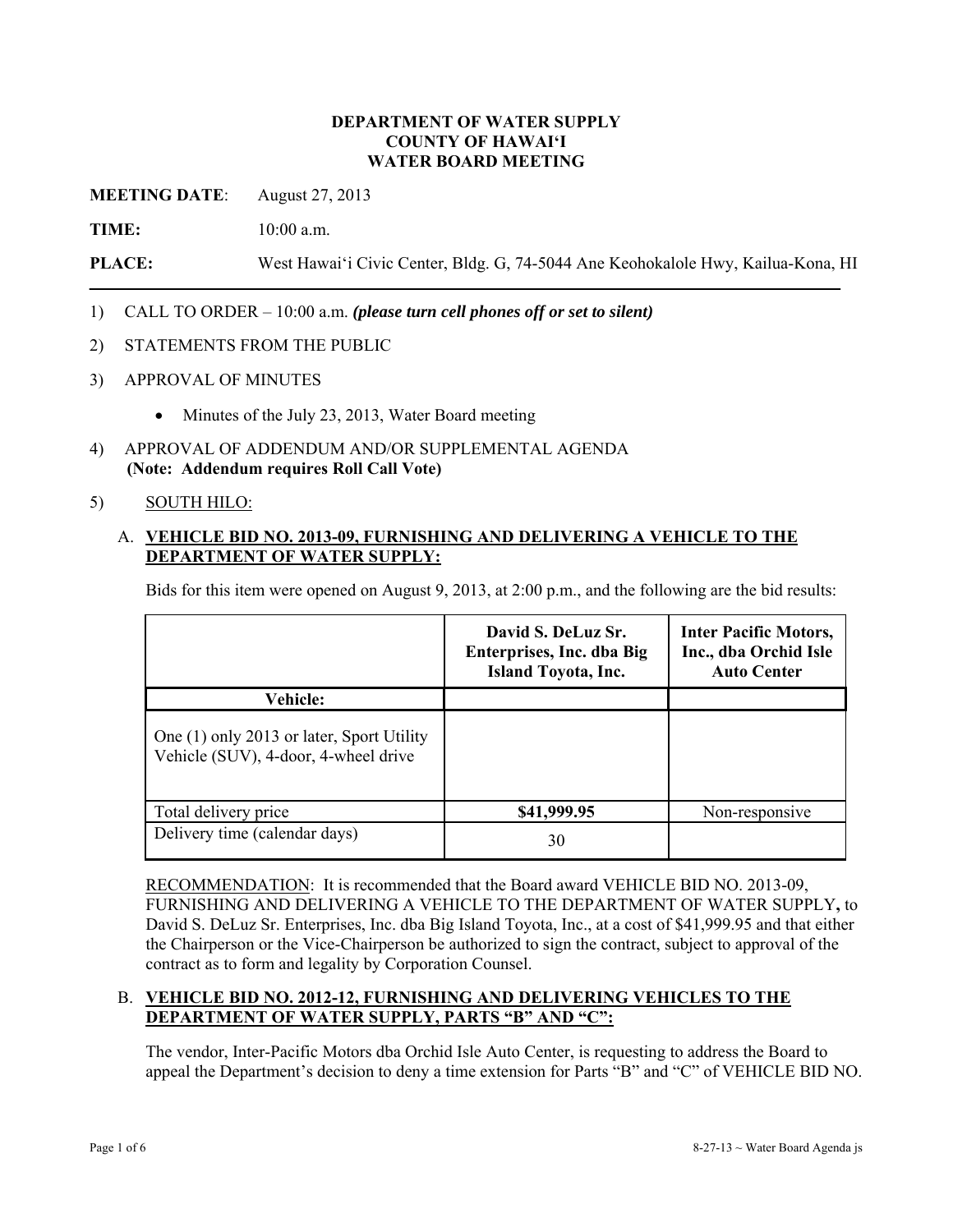2012-12, FURNISHING AND DELIVERING VEHICLES TO THE DEPARTMENT OF WATER SUPPLY, PARTS "B" AND "C".

## C. **JOB NO. 98-721: KAWAILANI NEW 1.0 MG CONCRETE TANK AND REMOVAL OF EXISTING 0.5 MG STEEL TANK - UPDATE:KAWAILANI TANK:**

DWS and Glover have been negotiating the additional work items and costs, and have agreed that \$420,043.02 is justified for work that has been done, as well as work that still needs to be done to complete the work items as listed on the breakdown. Staff is requesting that additional funds be approved for the proposed items in the amount of \$420,043.02. Staff is also requesting that a time extension be issued since there is no contract extension from the current contract completion date of April 21, 2005. Based on the contractor's previously submitted estimate, it is requested that a contract completion date of December 31, 2013, be established.

- $\bullet$  1<sup>st</sup> time extension: 88 calendar days -- Reinforcing steel subcontractor was replaced at no additional cost; however, the material submittal and arrival was delayed due to the withdrawal of subcontractor.
- $2^{\text{nd}}$  time extension: 70 calendar days -- Asphalt material was recalled and contractor could not complete the interior of the reservoir until new material was delivered.
- $\bullet$   $3^{\frac{rd}{2}}$  time extension: 84 calendar days -- New product (liner) required due to specified product no longer carrying the NSF 61 approval. Additional pre-lining leakage test also requested by DWS.
- $\bullet$  4<sup>th</sup> time extension: 60 calendar days -- DWS required Contractor to seal leaks before lining was installed.
- $\bullet$   $5<sup>th</sup>$  time extension: 265 calendar days -- New liner product manufacturer made additional requirements to preparing the surface and addressing joints and hairline cracks from product technical representative that provided on-site inspection and training.

RECOMMENDATION: It is recommended that the Board approve additional funds of \$420,043.02, as well as grant a time extension to the contract to bring the completion date from April 21, 2005 to December 31, 2013. If approved, a Contract Change Order will be processed and the revised contract amount will be \$2,275,510.90, with a contract completion date of December 31, 2013.

# D. **EXECUTIVE SESSION RE: JOB NO. 98-721: KAWAILANI NEW 1.0 MG CONCRETE TANK AND REMOVAL OF EXISTING 0.5 MG STEEL TANK - UPDATE:KAWAILANI TANK:**

The Water Board is expected to convene an executive meeting, closed to the public, pursuant to Hawai'i Revised Statutes, Sections 92-4, 92-5(a)(4), for the purpose of consulting with the Water Board's attorney on questions and issues pertaining to the Water Board's powers, duties, privileges, immunities and liabilities. A two-thirds vote pursuant to HRS Section 92-4 is necessary to hold an executive meeting.

# E. **SECOND AMENDMENT TO COUNTY OF HAWAI'I LEASE AGREEMENT:**

The Lease to the County of the lower portion of the Waiākea Office Plaza Building is being amended to accurately reflect the area the County desires to Lease.

RECOMMENDATION: It is recommended that the Board approve the SECOND AMENDMENT TO COUNTY OF HAWAI'I LEASE AGREEMENT, and that either the Chairperson or the Vice-Chairperson be authorized to sign the documents, subject to approval of Corporation Counsel.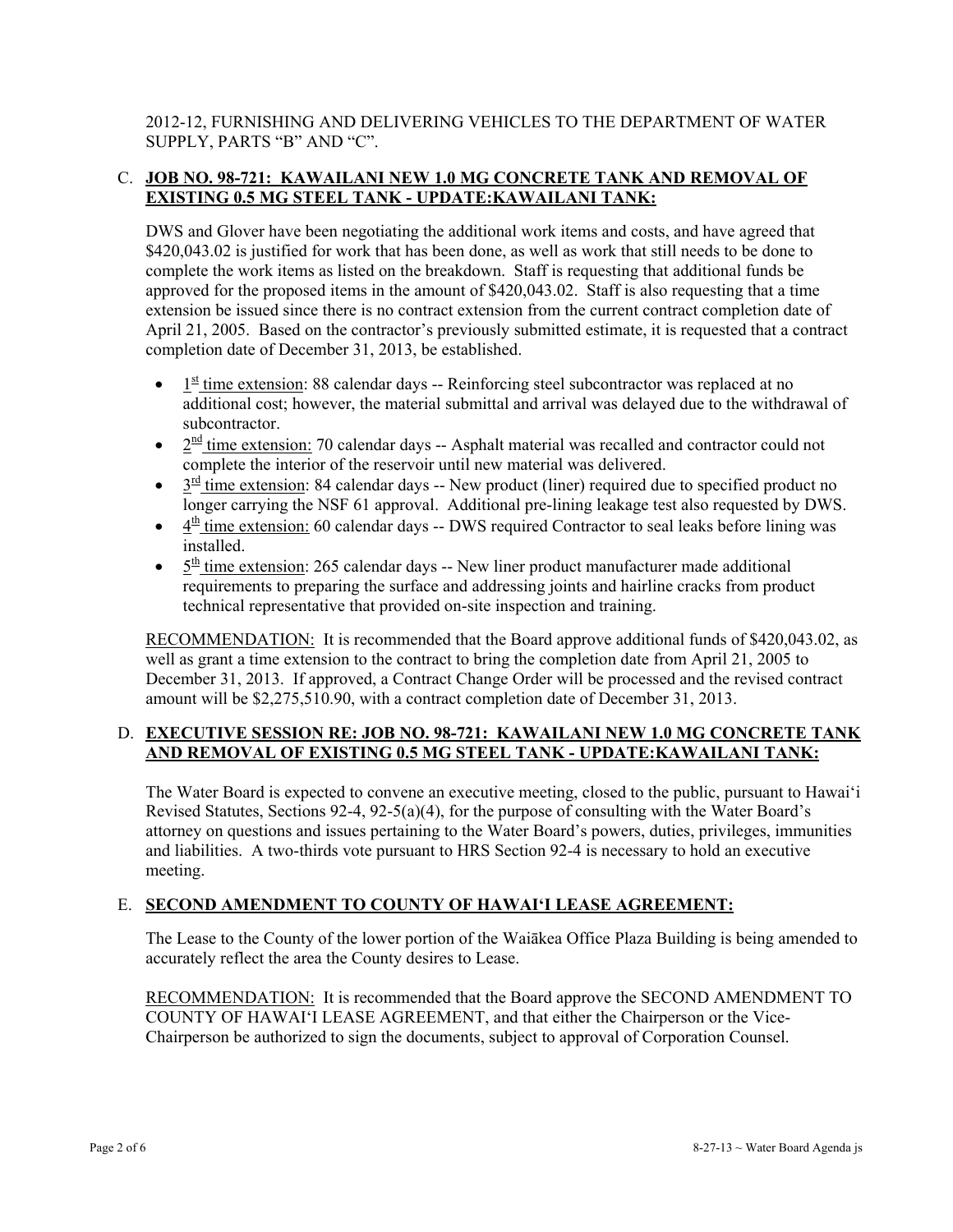# 6) HĀMĀKUA:

## A. **DRINKING WATER STATE REVOLVING FUND RESOLUTION NO. 2013-01:**

#### *(Note: Resolution requires roll call vote)*

Resolution No. 2013-**01** is for the project for which DWS has submitted a loan application, under the Drinking Water State Revolving Fund (DWSRF). One of the prerequisites for the loan is a Resolution approved by the Water Board. This Resolution is specifically identified for the following project: JOB NO. 2008-945, ĀHUALOA-HONOKA'A WATERLINE PHASE 2, and authorizes the Manager–Chief Engineer or Deputy to execute loans and/or grants with the State Department of Health for up to \$2,600,000.00.

RECOMMENDATION: It is recommended that the Water Board adopt DRINKING WATER STATE REVOLVING FUND RESOLUTION NO. 2013-**01**, subject to approval of Corporation Counsel.

### 7) SOUTH KOHALA:

# A. **JOB NO. 2013-992 (REBID), LĀLĀMILO ELECTRICAL DISTRIBUTION AND EQUIPMENT MAINTENANCE:**

This project generally consists of the inspection, cleaning, and minor repairs of the electrical distribution system and equipment servicing the Lālāmilo Windfarm and Lālāmilo/Parker Wells.

Bids for this project were opened on August 8, 2013, at 2:00 p.m., and the following are the bid results:

| <b>Bidder</b>                 | <b>Bid Amount</b> |
|-------------------------------|-------------------|
| American Electric, LLC        | No Bid            |
| Network Power Solutions, Inc. | \$166,000.00      |

The Engineer's estimate for the project was \$35,000.00.

RECOMMENDATION: It is recommended that the Board not award the bid for JOB NO. 2013-992 (REBID), LĀLĀMILO ELECTRICAL DISTRIBUTION AND EQUIPMENT MAINTENANCE, due to the high cost of the bid. Staff will re-evaluate the scope of work and will procure the necessary services according to procurement rules.

#### 8) NORTH KONA:

### A. **JOB NO. 2013-994, KEAHUOLŪ (QUEEN LILI'UOKALANI TRUST) DEEPWELL REPAIR:**

This project generally consists of the replacement of the existing deep well submersible motor, pump, power cable, column pipe and appurtenances and chlorination of the well and pumping assembly, in accordance with the plans and specifications.

Bids for this project were opened on August 15, 2013, at 2:30 p.m., and the following are the bid results:

| Bidder                                         | <b>Bid Amount</b> |  |
|------------------------------------------------|-------------------|--|
| Beylik Drilling and Pump Service, Inc.         | \$257,530.00      |  |
| Derrick's Well Drilling and Pump Services, LLC | \$266,788.00      |  |

Project Costs:

|  | 1) Low Bidder (Beylik Drilling and Pump Service, Inc.) |  |  |  |  |  |
|--|--------------------------------------------------------|--|--|--|--|--|
|--|--------------------------------------------------------|--|--|--|--|--|

2) Contingencies (10%) \$ 25,753.00

 $$257,530.00$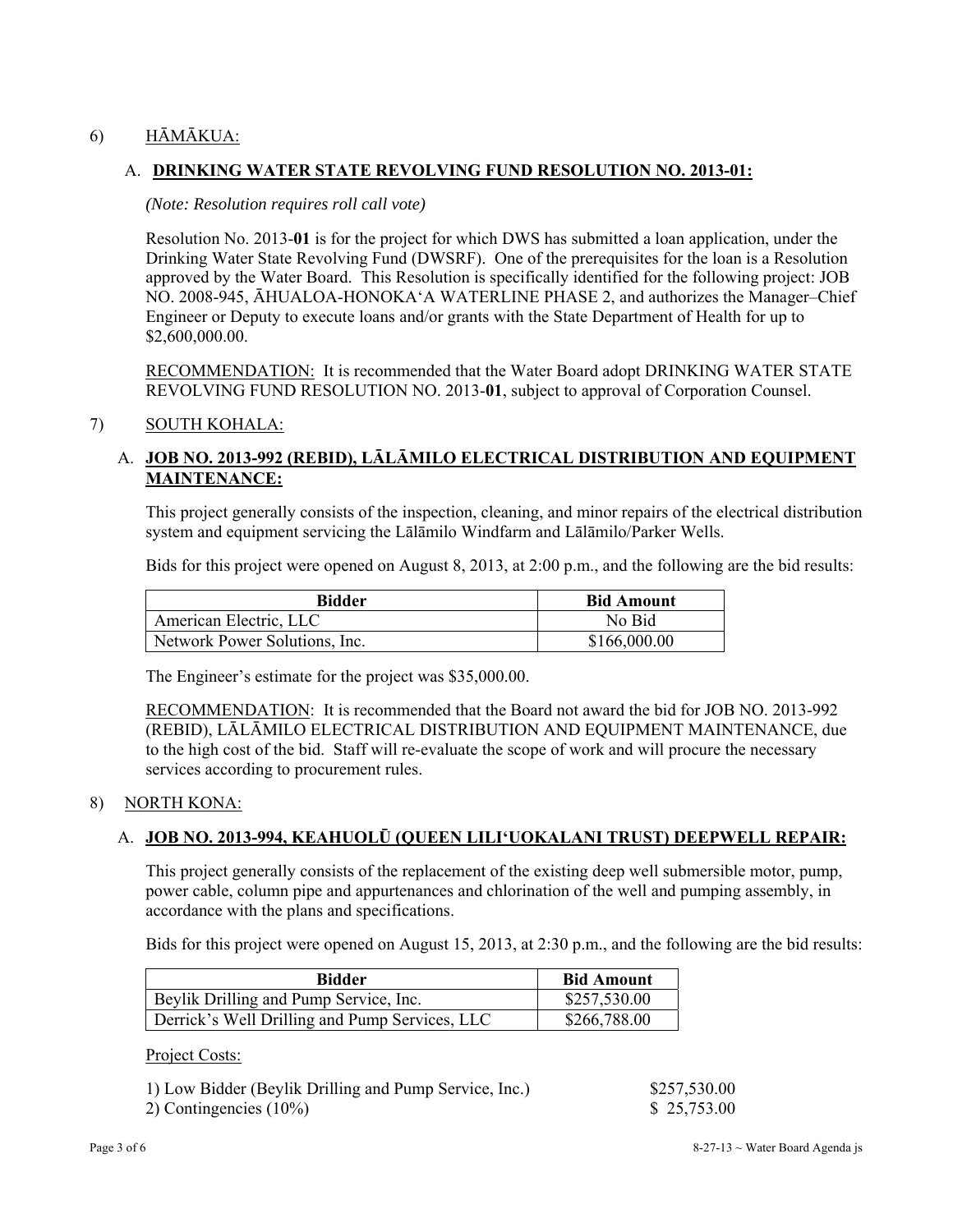### **Total Cost: \$283,283.00**

Funding for this project will be from DWS's CIP Budget under Deepwell Pump Replacement. The contractor will have 180 calendar days to complete this project. The Engineering estimate for this project was \$274,000.00.

RECOMMENDATION: It is recommended that the Board award the contract for JOB NO. 2013-994, KEAHUOLŪ (QUEEN LILI'UOKALANI TRUST) DEEPWELL REPAIR, to the lowest responsible bidder, Beylik Drilling and Pump Services, Inc., for their bid amount of \$257,530.00 plus \$25,753.00 for contingencies, for a total contract amount of **\$283,283.00**. It is further recommended that either the Chairperson or the Vice-Chairperson be authorized to sign the contract, subject to review as to form and legality by Corporation Counsel.

#### 9) MISCELLANEOUS:

### A. **DEDICATION OF WATER SYSTEMS**:

The Department received the following documents for action by the Water Board. The water systems have been constructed in accordance with the Department's standards and are in acceptable condition for dedication.

### **1. GRANT OF EASEMENT AND BILL OF SALE**

 Asia Pacific Group Subdivision Subdivision Application No. 2011-001077 Grantor: Glory to Yahuwah, LLC Tax Map Key: (3) 4-7-007: 017 Zoning: A-40a No. of Lots: 5 Facilities Charge: *Not Applicable*  Final Inspection Date: 2/21/2013 Water System Cost: \$13,820.00

### 2. **LICENSE NO. 784**  Kawaihae 1.0 MG Tank, Phase II EWO No. 2007-087 Licensor: State of Hawai'i Department of Hawaiian Home Lands Tax Map Key: (3) 6-1-001: 003 (portion), 005 (portion), & 007 (portion) Facilities Charge: *Not Applicable*  Final Inspection Date: 11/29/2012 Water System Cost: \$2,898,650.00

RECOMMENDATION: It is recommended that the Water Board accept these documents subject to the approval of the Corporation Counsel, and that either the Chairperson or the Vice-Chairperson be authorized to sign the documents.

### B. **RIGHT OF ENTRY AGREEMENTS – OCEANIC TIME WARNER CABLE LLC:**

The Department procured Oceanic Time Warner Cable LLC (OTWC) to provide high-speed wide area connectivity between Waiākea Office Plaza and four satellite locations via fiber optic cables. OTWC requires right of entry agreements to provide the required services at the respective locations.

RECOMMENDATION: It is recommended that the Board approve the Right of Entry Agreements, and that either the Chairperson or the Vice-Chairperson be authorized to sign the documents, subject to approval of Corporation Counsel.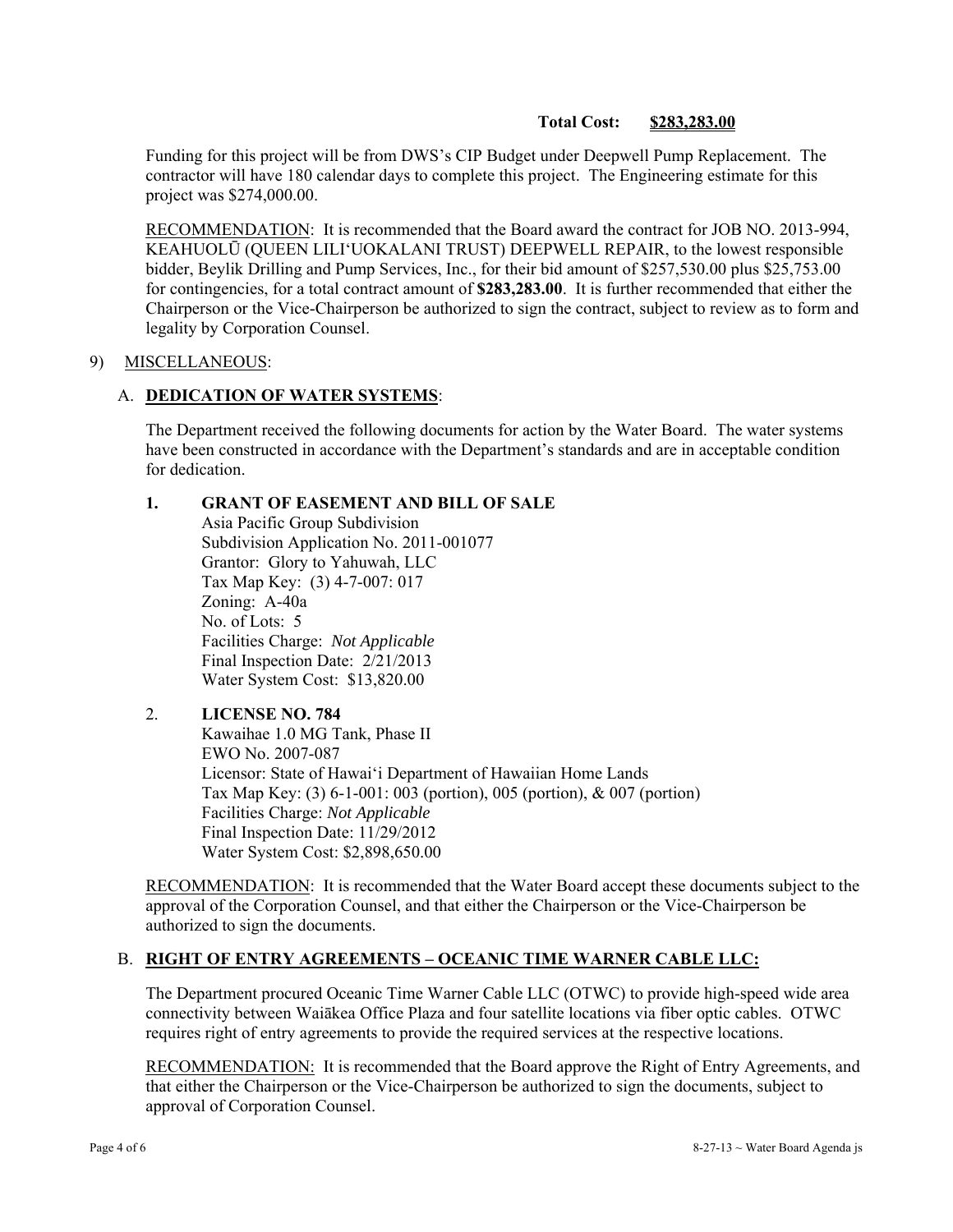# C. **REVOCABLE RIGHT OF ENTRY AGREEMENT -- OWNER: TRUSTEES OF THE ESTATE OF BERNICE PAUAHI BISHOP; PERMITTEE: COUNTY OF HAWAII DEPARTMENT OF WATER SUPPLY, TAX MAP KEY: 7-8-004: 4, 12, 15, 13, AND 16:**

The County of Hawaii Department of Water Supply (DWS) is requesting a right of entry from the Trustees of the Estate of Bernice Pauahi Bishop on its property in Keauhou, North Kona, Hawai'i, TMK: 7-8-004: 4, 12, 15, 13, and 16 (Kamehameha Schools/Bishop Estate property). The request is to allow DWS to proceed with its due diligence for the planning of the construction of a storage tank and waterline on the said Kamehameha Schools/Bishop Estate Property.

RECOMMENDATION: It is recommended that the Water Board approve the Revocable Right of Entry Agreement, and authorize the Chairperson or Vice Chairperson to execute the agreement subject to the approval as to form and legality of the Office of the Corporation Counsel.

## D. **AD HOC COMMITTEE PURSUANT TO HRS SECTION 92-2.5(B) TO PRESENT, DISCUSS AND/OR NEGOTIATE FOR LEGISLATION REGARDING THE PLACEMENT OF SUCH LIENS ON REAL PROPERTY FOR NON-PAYMENT OF WATER BILLS:**

The Ad Hoc Committee is exploring legislation pursuant to HRS Section 92-2.5(B) which would allow the placement of an automatic lien on property for non-payment of water bills. Ad Hoc Committee chairperson, Mr. Rick Robinson, will appoint two members of the Board to the Committee to present, discuss, and/or negotiate for such legislation with any necessary person including, but not limited to, any water or wastewater department or division of any county, and/or with any legislators in the State of Hawai`i.

The Ad Hoc Committee is also exploring a revision of the Department of Water Supply Rules and Regulations to hold a property owner responsible for any water bill for water service to such property, whether or not the property owner resides on the property; and that no water service will be granted to such property until all such delinquencies are paid or other agreement is reached.

# E. **AD HOC FINANCE COMMITTEE REPORT:**

The Water Board's Ad Hoc Finance Committee Chairperson, Mr. Art Taniguchi, has been investigating the three focus areas (DWS's policies on credit card use, cash control and vehicle take-home), which encompass the scope of the Committee's work. At this meeting, the Committee may do the following:

Discussion of DWS's cash handling procedures and proposed changes.

# F. **ENERGY MANAGEMENT ANALYST UPDATE:**

The Energy Management Analyst will provide a quarterly update on significant changes or noteworthy areas relating to energy use and the Department's Green Initiatives.

### G. **MONTHLY PROGRESS REPORT**:

Submission of Progress Report of Projects by the Department. Department personnel will be available to respond to questions by the Board regarding the status/progress of any project.

## H. **REVIEW OF MONTHLY FINANCIAL STATEMENTS:**

Submission of financial statements and information relating to the financial status of the Department. Department personnel will be available to respond to questions by the Board relating to the financial status of the Department.